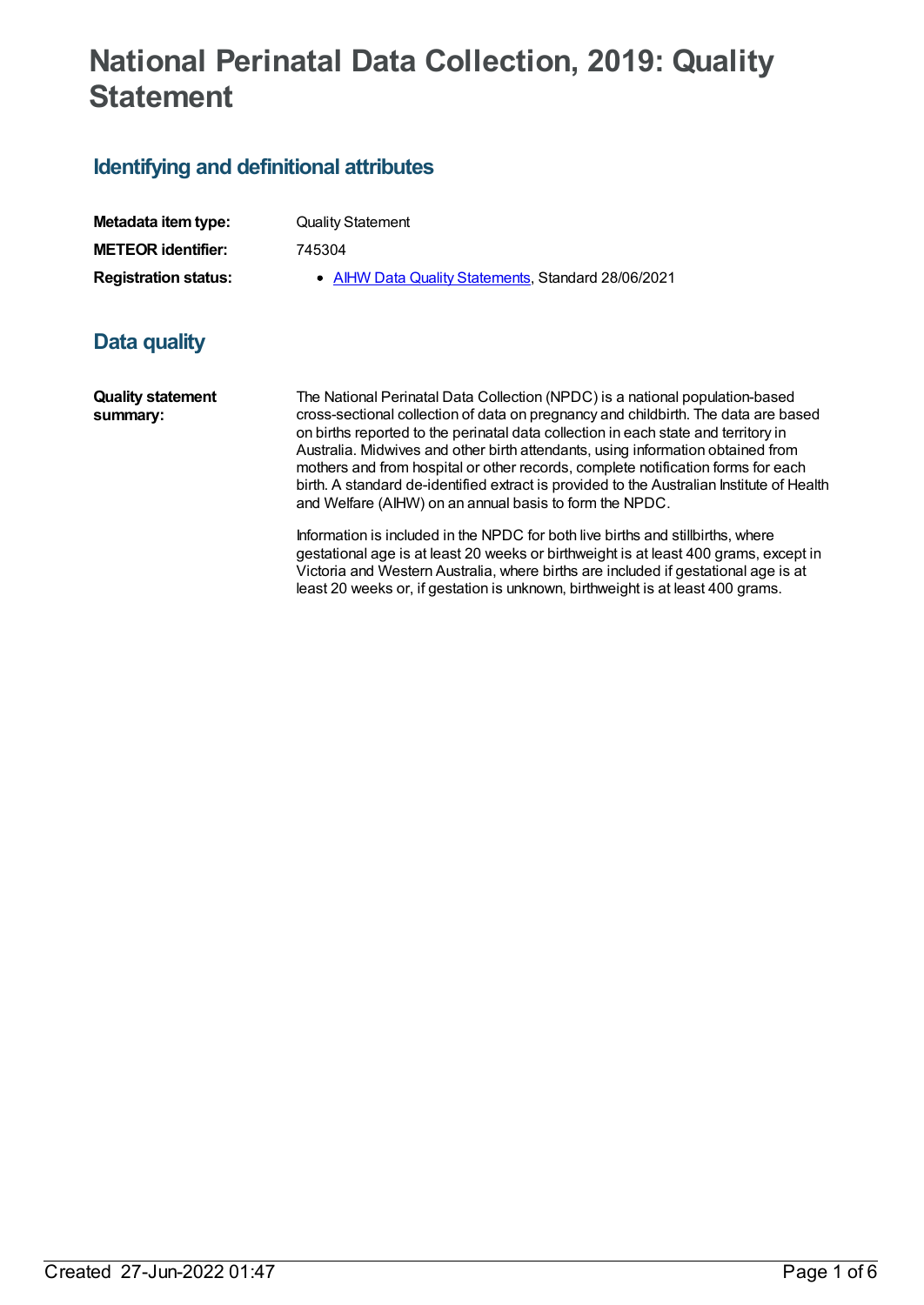**Institutional environment:** The Australian Institute of Health and Welfare (AIHW) is a major national agency set up by the [AustralianGovernment](http://www.comlaw.gov.au/Series/C2004A03450) under the *Australian Institute of Health and Welfare Act 1987* to provide reliable, regular and relevant information and statistics on Australia's health and welfare. It is an independent Commonwealth entity established in 1987, governed by a management [Board](http://www.aihw.gov.au/aihw-board/), and accountable to the Australian Parliament through the Health Portfolio.

> The AIHW aims to improve the health and wellbeing of Australians through better health and welfare information and statistics. It collects and reports information on a wide range of topics and issues, ranging from health and welfare expenditure, hospitals, disease and injury, and mental health, to ageing, homelessness, disability and child protection.

The Institute also plays a role in developing and maintaining national metadata standards. This work contributes to improving the quality and consistency of national health and welfare statistics. The Institute works closely with governments and non-government organisations to achieve greater adherence to these standards in administrative data collections to promote national consistency and comparability of data and reporting.

One of the main functions of the AIHW is to work with the states and territories to improve the quality of administrative data and, where possible, to compile national datasets based on data from each jurisdiction, to analyse these datasets and disseminate information and statistics.

The *[Australian](http://www.comlaw.gov.au/Series/C2004A03450) Institute of Health and Welfare Act 1987*, in conjunction with compliance to the *[Privacy](https://www.legislation.gov.au/Series/C2004A03712) Act 1988*, ensures that the data collections managed by the AIHW are kept securely and under the strictest conditions with respect to privacy and confidentiality.

For further information see the AIHW website [www.aihw.gov.au](http://www.aihw.gov.au/).

Data for the NPDC were supplied to the AIHW by state and territory health authorities under the terms of the National Health [Information](file:///content/182135) Agreement.

The state and territory health authorities receive these data from patient administrative and clinical records, with the information usually collected by midwives or other birth attendants. States and territories use these data for service planning, monitoring and internal and public reporting.

Data specifications for the NPDC are documented in the AIHW's online metadata repository, METeOR, and the Maternity Information Matrix:

[METeOR—AIHW](file:///content/181162) online metadata repository:

- Perinatal NMDS [2014-18](file:///content/517456)
- Perinatal NMDS [2018-19](file:///content/668811)
- Perinatal NMDS 2019-20

#### Maternity [Information](http://maternitymatrix.aihw.gov.au/) Matrix

**Timeliness:** NPDC data are collated annually for calendar years. Most jurisdictions need at least 12 months lead time to undertake data entry, validation and linking with hospitals data as required after the end of the data collection period. Data for 2019 were requested to be submitted to the AIHW in a staggered approach between 4 September 2020 and 11 December 2020. Six of 8 jurisdictions provided at least one data submission within this timeframe. Final and useable data were received from all jurisdictions by 1 June 2021. Data are published annually in *[Australia's](https://www.aihw.gov.au/reports/mothers-babies/australias-mothers-babies/contents/summary) mothers and babies,* with 2019 data published on 28 June 2021, 18 months after the end of the data collection period.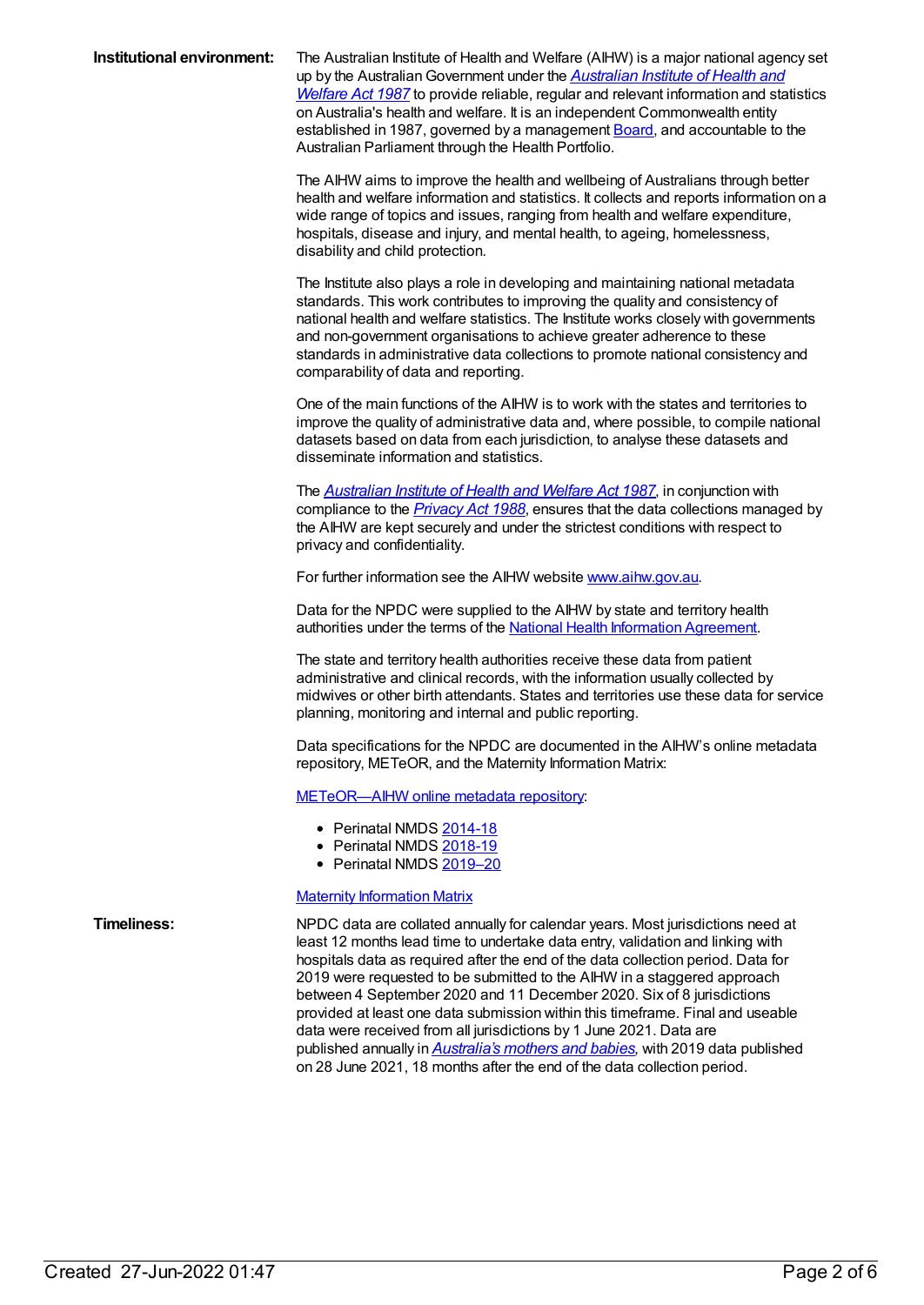**Accessibility:** A variety of products draw upon the NPDC. Products published by the AIHW that are based primarily on data from the NPDC include:

- [Australia's](https://www.aihw.gov.au/reports/mothers-babies/australias-mothers-babies/contents/summary) mothers and babies
- National Core Maternity Indicators reports and data [visualisations](http://www.aihw.gov.au/reports/mothers-babies/ncmi-data-visualisations).

*[Australia's](https://www.aihw.gov.au/reports/mothers-babies/australias-mothers-babies/contents/summary) mothers and babies* is the twenty-ninth annual report on pregnancy and childbirth in Australia, providing national information on women who gave birth in 2019 and the characteristics and outcomes of their babies.

Ad hoc data are also available on request (charges apply to recover costs).

Data for selected indicators are also included in AIHW and other products such as:

AIHW products

- [Australia's](https://www.aihw.gov.au/reports-data/australias-health) health 2020
- Australia's health [performance](http://www.aihw.gov.au/reports-data/australias-health-performance/australias-health-performance-framework) framework
- Children's Headline Indicator as reported in [Australia's](https://www.aihw.gov.au/reports/children-youth/australias-children/contents/background/introduction) Children
- Aboriginal and Torres Strait Islander health [performance](https://www.aihw.gov.au/reports/indigenous-australians/health-performance-framework/contents/overview) framework
- National [Framework](https://www.aihw.gov.au/reports/child-protection/nfpac/contents/summary) for Protecting Australia's Children.

Other products

- National Agreement on Closing the Gap
- National Healthcare Agreement performance information
- National Indigenous Reform Agreement performance information
- National Partnership Agreement on Indigenous Early Childhood Development
- Overcoming Indigenous disadvantage
- Report on Government Services.

**Interpretability:** Supporting information on the quality and use of the NPDC is published annually in *[Australia's](https://www.aihw.gov.au/reports/mothers-babies/australias-mothers-babies/contents/technical-notes/data-sources) mothers and babies* (see the technical notes section).

> Metadata information for the NPDC are published in the National Health Data Dictionary (NHDD) on METeOR and in the Maternity Information Matrix. Comprehensive information on the quality of Perinatal NMDS elements is published in the report Perinatal National Minimum Data Set [compliance](https://www.aihw.gov.au/reports/mothers-babies/perinatal-national-minimum-data-set-compliance-eva) evaluation: 2010–2015.

Readers are advised to read caveat information to ensure appropriate interpretation of data.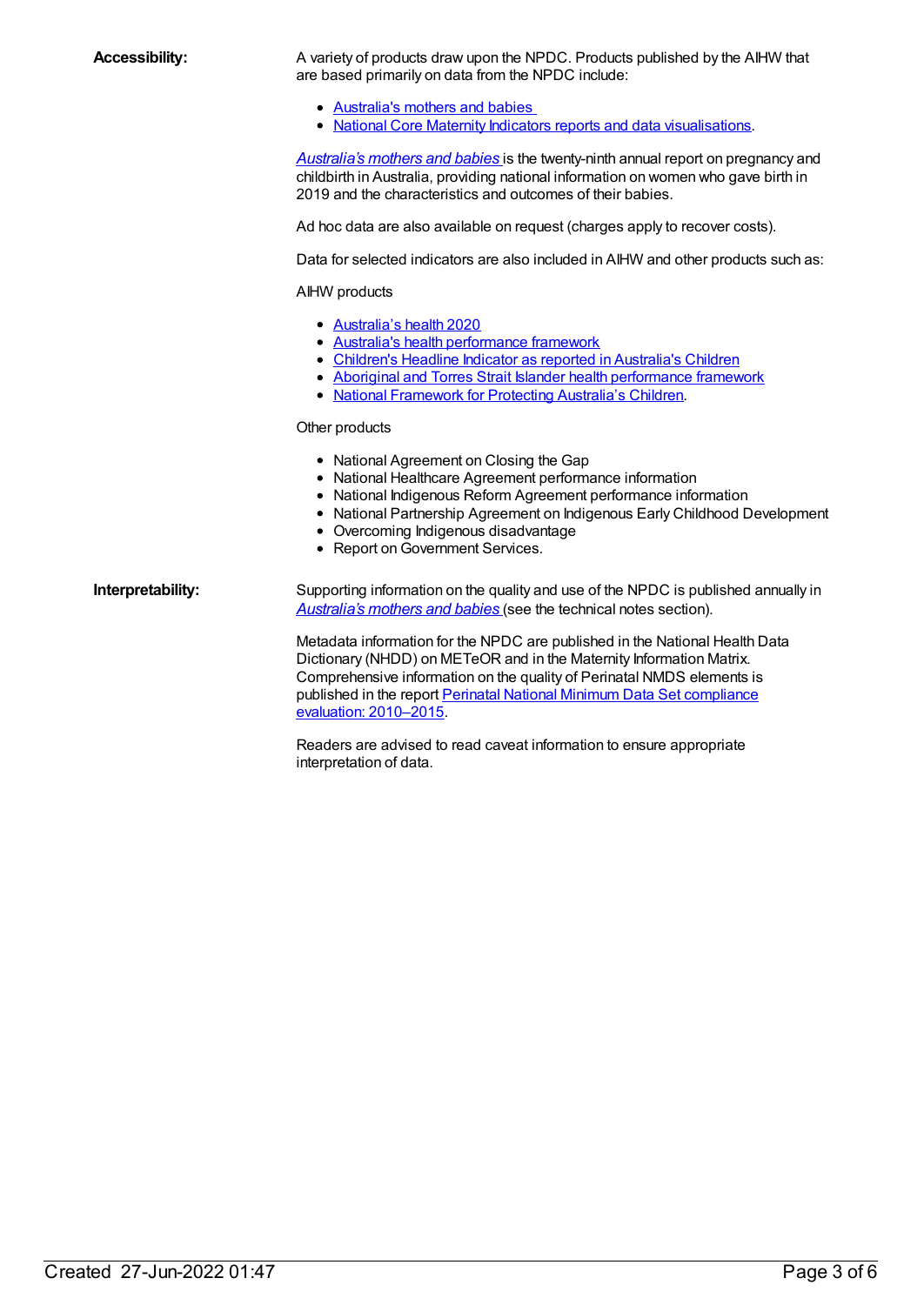**Relevance:** The NPDC comprises data items as specified in the Perinatal National Minimum Data Set (NMDS), plus additional items collected by the states and territories. The purpose of the NPDC is to collect information about births for monitoring pregnancy, childbirth and the neonatal period for both the mother and baby.

> The NPDC is a specification for data collected on all births in Australia in hospitals, birth centres and the community. It includes information for both live births and stillbirths, where gestational age is at least 20 weeks or birthweight is at least 400 grams. Live births and stillbirths may include termination of pregnancy after 20 weeks. Stillbirths can include fetus papyraceous and fetus compressus. In Victoria and Western Australia, data were included for both live births and stillbirths of at least 20 weeks' gestation or, if gestation was unknown, the birthweight was at least 400 grams. In South Australia, data may not include all terminations of pregnancy for psychosocial reasons after 20 weeks gestation where birthweight was not recorded.

The NPDC includes data items relating to the mother—including demographic characteristics and factors relating to the pregnancy, labour and birth—and data items relating to the baby—including birth status (live birth or stillbirth), sex, gestational age at birth, birthweight and neonatal morbidity and deaths.

A program of national perinatal data development has led to improvements in data provision and reporting. The program involves revision of existing Perinatal NMDS and National Best Endeavours Data Set (NBEDS) data elements, data development work on existing perinatal METeOR data elements and the development of new perinatal data elements. Developments to the Perinatal NMDS and NBEDS are underway to include additional data elements, such as mental health screening and family violence screening. Due to the time lag between development, implementation and collection of data by the state and territory perinatal data collections and their inclusion in the NPDC, these items will not appear in published data until after 2022, subject to quality assessment. New data elements introduced into the NPDC in the reference period may not be available for the entire period.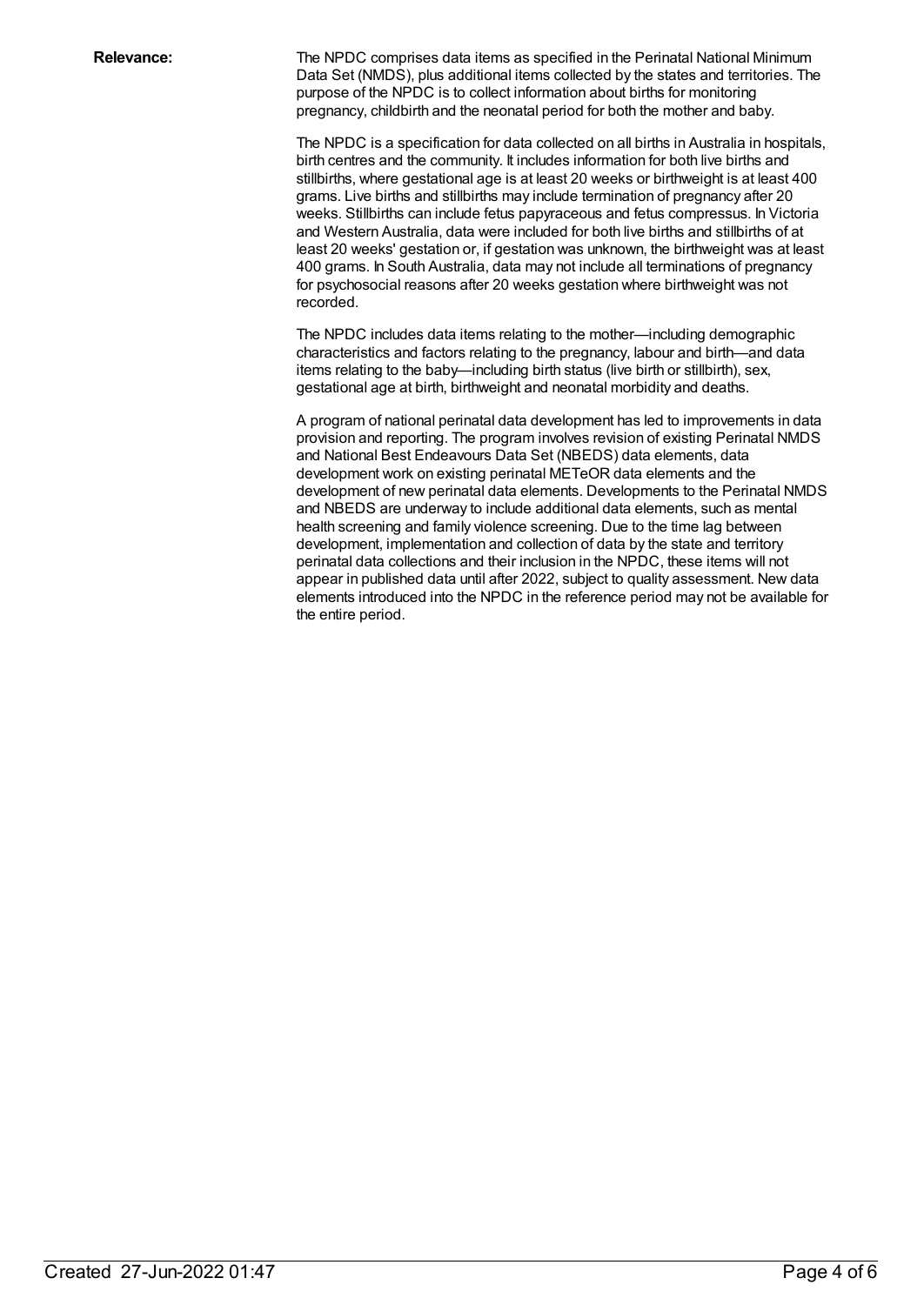**Accuracy:** Inaccurate responses may occur in all data provided to the AIHW. The AIHW does not have direct access to state and territory perinatal records to determine the accuracy of the data provided. However, the AIHW does undertake validation on all data provided by the states and territories. Data received from the states and territories are checked for completeness, validity and logic errors. Potential errors are queried with jurisdictions, and corrections and resubmissions are made in response to these edit queries.

> Errors may occur during the processing of data by the states and territories or at the AIHW. Processing errors before data supply may be found through the validation checks applied by the AIHW. The AIHW does not adjust data to account for possible data errors or to correct for missing data.

Before publication, data are referred back to jurisdictions for checking and review. Note that because of data editing and subsequent updates of state and territory databases, numbers reported may differ from those in reports published by the states and territories.

According to the NHDD, Indigenous status is a measure of whether a person identifies as being of Aboriginal and Torres Strait Islander origin. All states and territories have a data item to record Indigenous status of the mother and Indigenous status of the baby on their perinatal form, although there are some differences among the jurisdictions.

Neonatal deaths collected as part of the NPDC may be incomplete. In some jurisdictions, neonatal deaths for babies transferred to another hospital or readmitted to hospital, and those dying at home, may not be included. Neonatal deaths for the Northern Territory are considered to be incomplete for 2019 as data do not include deaths occurring outside the Northern Territory. Differences in mortality rates may be due to the small number of deaths, which result in statistical fluctuations, under-ascertainment, or actual differences in mortality experience.

Freebirths (births that are planned to occur without a midwife or other medical professional in attendance and at home) may be included in the NPDC if they are in scope of the data collection, and the mother or baby present to hospital following birth or the birth is registered with the Registry of Births, Deaths and Marriages. However, this differs by state and territory.

**Coherence:** NPDC data are reported and published annually by the AIHW. While definitions and data domains of some data elements have changed over time as a result of data development, in most cases it is possible to map these changes and make consistent comparisons over time.

> The other national data sources on perinatal data are the Australian Bureau of Statistics (ABS) and the AIHW's National Hospital Morbidity Database (NHMD). The ABS compiles statistics and publishes reports on registrations of live births and perinatal deaths from data made available by the Registrars of Births, Deaths and Marriages in each state and territory. The ABS collection includes all live births that were not previously registered and stillbirths of at least 400 grams, or of at least 20 weeks gestation where birthweight is unknown. The AIHW NHMD is compiled from data supplied by the state and territory health authorities. It is a collection of electronic confidentialised summary records for separations (that is, episodes of admitted patient care) in public and private hospitals in Australia, and includes information on all births in hospital, and some that occur while the mother is on the way to a hospital.

As these collections differ from the NPDC in scope, collection methodology, definitions and reference periods, comparisons between collections should be made with caution.

### **Data products**

**Implementation start date:** 01/01/2019

### **Source and reference attributes**

**Submitting organisation:** Australian Institute of Health and Welfare